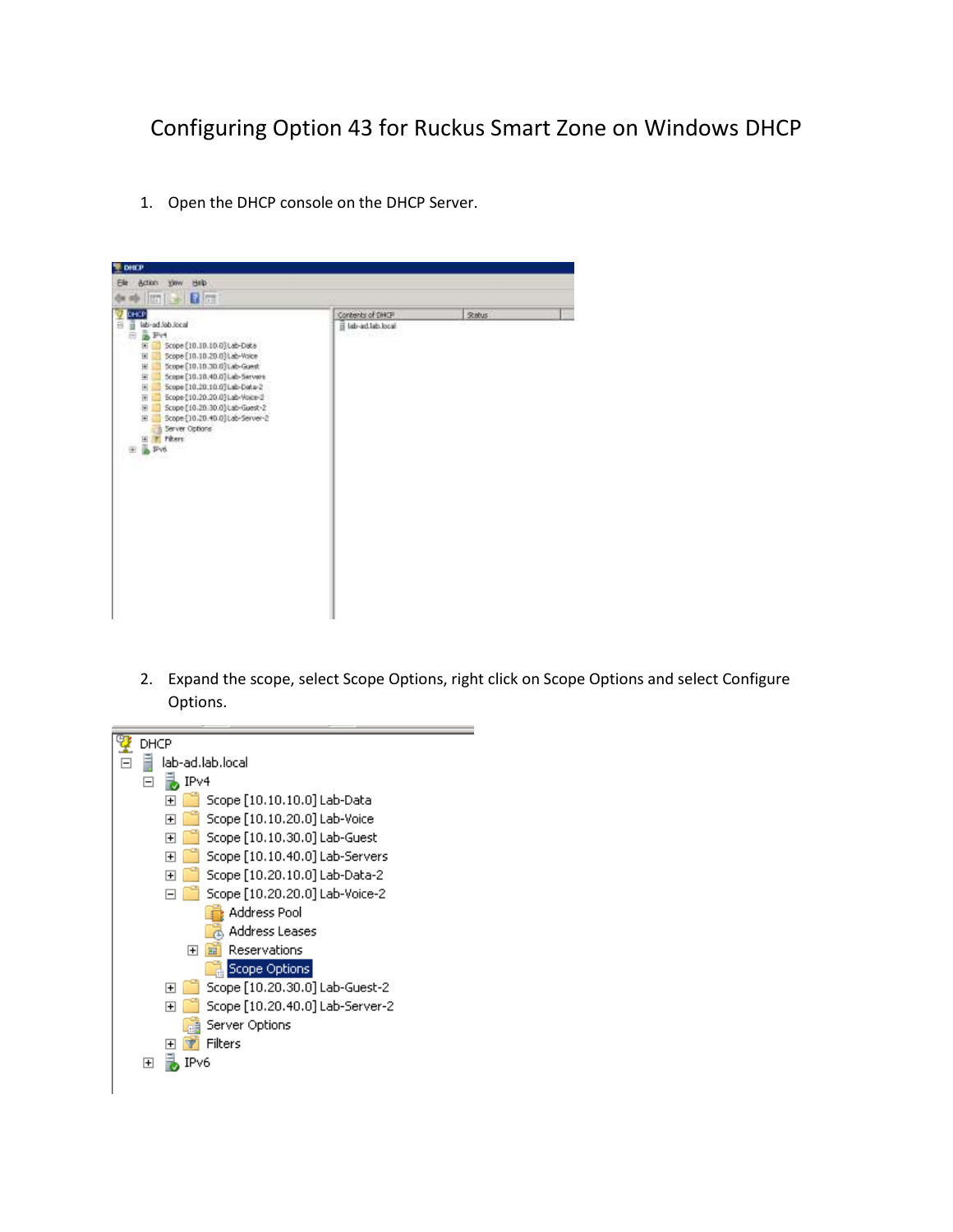3. Scroll down to Option 43 and select.

| <b>Scope Options</b>       |                         |             |              |  |  |
|----------------------------|-------------------------|-------------|--------------|--|--|
| General   Advanced         |                         |             |              |  |  |
|                            | Available Options       |             |              |  |  |
| $\Box$ 041 NIS Servers     |                         | Addresses d |              |  |  |
|                            | $\Box$ 042 NTP Servers  |             |              |  |  |
| ☑ 043 Vendor Specific Info |                         | Embedded y  |              |  |  |
|                            | ∃ 044 WINS/NBNS Servers |             |              |  |  |
|                            |                         |             |              |  |  |
| ≓Data entry∙               |                         |             |              |  |  |
| Data:                      | Binary:                 | ASCII:      |              |  |  |
| 0000                       |                         |             |              |  |  |
|                            | 0K                      | Cancel      | <b>Apply</b> |  |  |

- 4. To configure the Option 43, you will need the vendor code, the length of the Hex, and the IP Address of the Smart Zone Controller.
	- a. The Vendor code for the Smart Zone Controller is 06.
	- b. The IP Address for the controller must be entered into the box in a hexadecimal format. The following URL will give you the required information:

<http://shimi.net/services/opt43/index.php>

or

Go to NetAdmin Scripts page and get the Python Script

c. Here is an example where the controller IP Address is 10.10.10.200:

06 0C 31 30 2E 31 30 2E 31 30 2E 32 30 30 Vendor Code 06 Length 10.10.10.200